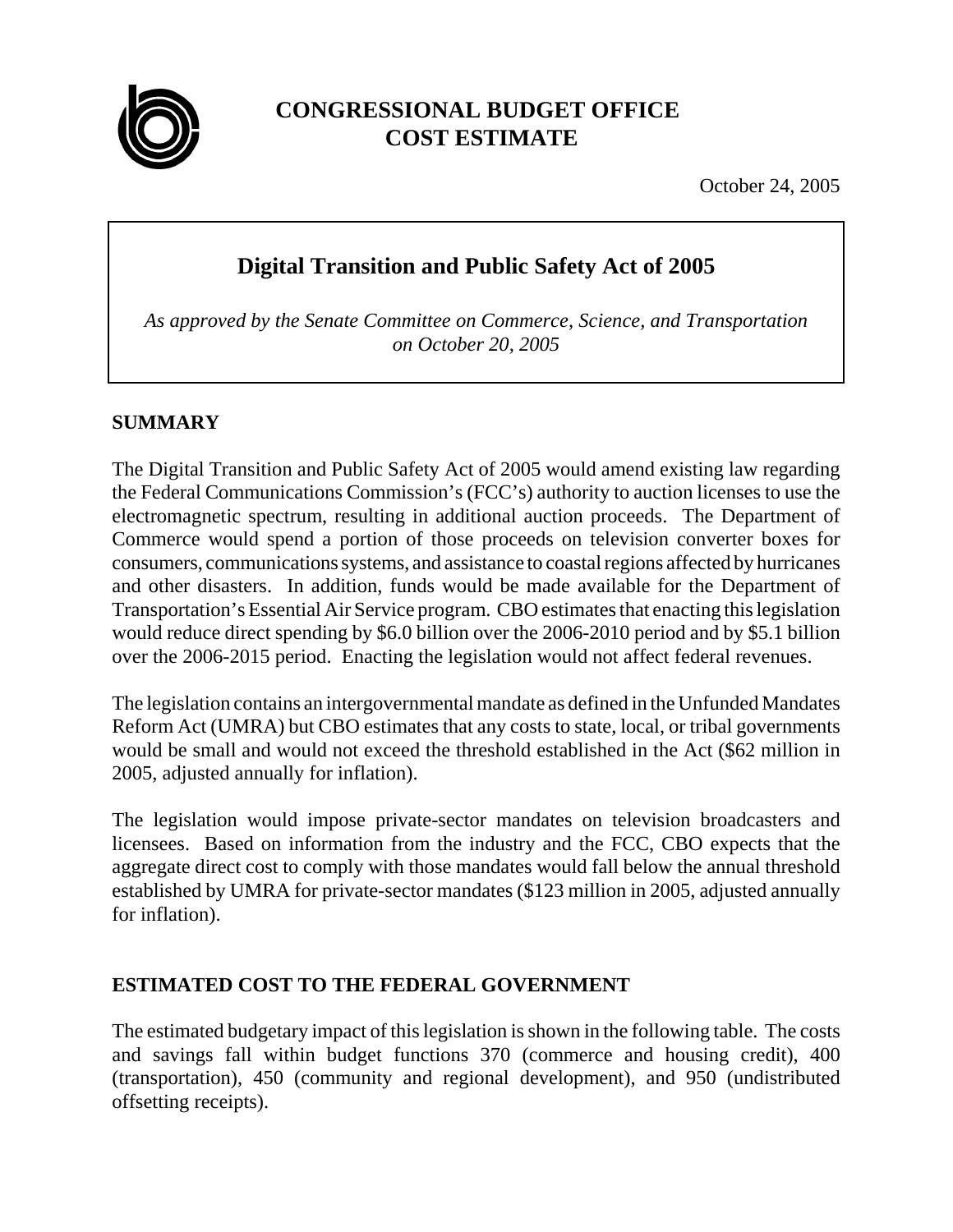|                                                               | By Fiscal Year, in Millions of Dollars |                                      |                                    |                                    |                                    |                                      |                                      |                                    |                                    |                                    |                |                                            |
|---------------------------------------------------------------|----------------------------------------|--------------------------------------|------------------------------------|------------------------------------|------------------------------------|--------------------------------------|--------------------------------------|------------------------------------|------------------------------------|------------------------------------|----------------|--------------------------------------------|
|                                                               | 2006                                   | 2007                                 | 2008                               | 2009                               | 2010                               | 2011                                 | 2012                                 | 2013                               | 2014                               | 2015                               | 2006-<br>2010  | $2006 -$<br>2015                           |
|                                                               |                                        |                                      |                                    | <b>CHANGES IN DIRECT SPENDING</b>  |                                    |                                      |                                      |                                    |                                    |                                    |                |                                            |
| <b>Spectrum Auction Proceeds</b>                              |                                        |                                      |                                    |                                    |                                    |                                      |                                      |                                    |                                    |                                    |                |                                            |
| <b>Estimated Budget Authority</b><br><b>Estimated Outlays</b> | $\boldsymbol{0}$<br>$\mathbf{0}$       | 1,250<br>1,250                       |                                    | 1,550 -12,650<br>1,550 -12,650     | $-150$<br>$-150$                   | $\boldsymbol{0}$<br>$\boldsymbol{0}$ | $\boldsymbol{0}$<br>$\boldsymbol{0}$ | $\boldsymbol{0}$<br>$\overline{0}$ | $\boldsymbol{0}$<br>$\mathbf{0}$   |                                    |                | $0 -10,000 -10,000$<br>$0 -10,000 -10,000$ |
| <b>FCC</b> License Fees                                       |                                        |                                      |                                    |                                    |                                    |                                      |                                      |                                    |                                    |                                    |                |                                            |
| <b>Budget Authority</b><br><b>Estimated Outlays</b>           | $-10$<br>$-10$                         | $\boldsymbol{0}$<br>$\overline{0}$   | $\boldsymbol{0}$<br>$\overline{0}$ | $\boldsymbol{0}$<br>$\overline{0}$ | $\boldsymbol{0}$<br>$\overline{0}$ | $\boldsymbol{0}$<br>$\mathbf{0}$     | $\boldsymbol{0}$<br>$\overline{0}$   | $\boldsymbol{0}$<br>$\overline{0}$ | $\boldsymbol{0}$<br>$\overline{0}$ | $\boldsymbol{0}$<br>$\overline{0}$ | $-10$<br>$-10$ | $-10$<br>$-10$                             |
| <b>Converter Boxes</b>                                        |                                        |                                      |                                    |                                    |                                    |                                      |                                      |                                    |                                    |                                    |                |                                            |
| <b>Budget Authority</b><br><b>Estimated Outlays</b>           | $\boldsymbol{0}$<br>$\boldsymbol{0}$   | $\boldsymbol{0}$<br>$\boldsymbol{0}$ | $\boldsymbol{0}$<br>$\overline{0}$ | 3,000<br>2,100                     | $\boldsymbol{0}$<br>900            | $\boldsymbol{0}$<br>$\boldsymbol{0}$ | $\boldsymbol{0}$<br>$\boldsymbol{0}$ | $\boldsymbol{0}$<br>$\overline{0}$ | $\boldsymbol{0}$<br>$\overline{0}$ | 0<br>$\boldsymbol{0}$              | 3,000<br>3,000 | 3,000<br>3,000                             |
| Low-Power Television and<br><b>Translator Conversion</b>      |                                        |                                      |                                    |                                    |                                    |                                      |                                      |                                    |                                    |                                    |                |                                            |
| <b>Budget Authority</b>                                       | $\boldsymbol{0}$                       | $\boldsymbol{0}$                     | $\boldsymbol{0}$                   | 200                                | $\boldsymbol{0}$                   | $\boldsymbol{0}$                     | $\boldsymbol{0}$                     | $\boldsymbol{0}$                   | $\boldsymbol{0}$                   | $\boldsymbol{0}$                   | 200            | 200                                        |
| <b>Estimated Outlays</b>                                      | $\mathbf{0}$                           | $\mathbf{0}$                         | $\overline{0}$                     | 24                                 | 92                                 | 42                                   | 42                                   | $\overline{0}$                     | $\overline{0}$                     | $\overline{0}$                     | 116            | 200                                        |
| Interoperability Fund                                         |                                        |                                      |                                    |                                    |                                    |                                      |                                      |                                    |                                    |                                    |                |                                            |
| <b>Budget Authority</b>                                       | $\boldsymbol{0}$                       | $\boldsymbol{0}$                     | $\boldsymbol{0}$                   | 1,000                              | $\boldsymbol{0}$                   | $\boldsymbol{0}$                     | $\boldsymbol{0}$                     | $\boldsymbol{0}$                   | $\boldsymbol{0}$                   | $\boldsymbol{0}$                   | 1,000          | 1,000                                      |
| <b>Estimated Outlays</b>                                      | $\mathbf{0}$                           | $\overline{0}$                       | $\overline{0}$                     | 100                                | 370                                | 310                                  | 220                                  | $\overline{0}$                     | $\overline{0}$                     | $\overline{0}$                     | 470            | 1,000                                      |
| National Alert System                                         |                                        |                                      |                                    |                                    |                                    |                                      |                                      |                                    |                                    |                                    |                |                                            |
| <b>Budget Authority</b>                                       | $\boldsymbol{0}$                       | $\boldsymbol{0}$                     | $\boldsymbol{0}$                   | 250                                | $\boldsymbol{0}$                   | $\boldsymbol{0}$                     | $\boldsymbol{0}$                     | $\boldsymbol{0}$                   | $\boldsymbol{0}$                   | $\mathbf{0}$                       | 250            | 250                                        |
| <b>Estimated Outlays</b>                                      | $\mathbf{0}$                           | $\overline{0}$                       | $\overline{0}$                     | 12                                 | 38                                 | 75                                   | 125                                  | $\overline{0}$                     | $\overline{0}$                     | $\overline{0}$                     | 50             | 250                                        |
| Enhance 911 Grants                                            |                                        |                                      |                                    |                                    |                                    |                                      |                                      |                                    |                                    |                                    |                |                                            |
| <b>Budget Authority</b>                                       | $\boldsymbol{0}$                       | $\boldsymbol{0}$                     | $\boldsymbol{0}$                   | 250                                | $\boldsymbol{0}$                   | $\theta$                             | $\boldsymbol{0}$                     | $\boldsymbol{0}$                   | $\boldsymbol{0}$                   | $\boldsymbol{0}$                   | 250            | 250                                        |
| <b>Estimated Outlays</b>                                      | $\boldsymbol{0}$                       | $\overline{0}$                       | $\theta$                           | 100                                | 100                                | 50                                   | $\boldsymbol{0}$                     | $\overline{0}$                     | $\theta$                           | $\overline{0}$                     | 200            | 250                                        |
| <b>Coastal Assistance</b>                                     |                                        |                                      |                                    |                                    |                                    |                                      |                                      |                                    |                                    |                                    |                |                                            |
| <b>Budget Authority</b>                                       | $\boldsymbol{0}$                       | $\boldsymbol{0}$                     | $\boldsymbol{0}$                   | 200                                | $\overline{0}$                     | $\boldsymbol{0}$                     | $\boldsymbol{0}$                     | $\boldsymbol{0}$                   | $\boldsymbol{0}$                   | $\boldsymbol{0}$                   | 200            | 200                                        |
| <b>Estimated Outlays</b>                                      | $\mathbf{0}$                           | $\overline{0}$                       | $\overline{0}$                     | 80                                 | 80                                 | 40                                   | $\overline{0}$                       | $\theta$                           | $\overline{0}$                     | $\overline{0}$                     | 160            | 200                                        |
| <b>Essential Air Service</b>                                  |                                        |                                      |                                    |                                    |                                    |                                      |                                      |                                    |                                    |                                    |                |                                            |
| <b>Estimated Budget Authority</b>                             | 0                                      | 0                                    | $\boldsymbol{0}$                   | 15                                 | 15                                 | $\boldsymbol{0}$                     | $\mathbf{0}$                         | $\boldsymbol{0}$                   | $\boldsymbol{0}$                   | $\mathbf{0}$                       | 30             | 30                                         |
| <b>Estimated Outlays</b>                                      | $\mathbf{0}$                           | $\theta$                             | $\theta$                           | 15                                 | 15                                 | $\overline{0}$                       | $\mathbf{0}$                         | $\theta$                           | $\theta$                           | $\Omega$                           | 30             | 30                                         |
| <b>Total Estimated Changes</b>                                |                                        |                                      |                                    |                                    |                                    |                                      |                                      |                                    |                                    |                                    |                |                                            |
| <b>Estimated Budget Authority</b>                             | $-10$                                  | 1,250                                |                                    | 1,550 -7,735                       | $-135$                             | $\boldsymbol{0}$                     | $\boldsymbol{0}$                     | $\boldsymbol{0}$                   | $\boldsymbol{0}$                   | $\overline{0}$                     | $-5,080$       | $-5,080$                                   |
| <b>Estimated Outlays</b>                                      | $-10$                                  | 1,250                                |                                    | 1,550 -10,219                      | 1,445                              | 517                                  | 387                                  | $\theta$                           | $\mathbf{0}$                       | $\overline{0}$                     |                | $-5,984$ $-5,080$                          |
| Memorandum:                                                   |                                        |                                      |                                    |                                    |                                    |                                      |                                      |                                    |                                    |                                    |                |                                            |
| Proceeds from Spectrum Auctions                               |                                        |                                      |                                    |                                    |                                    |                                      |                                      |                                    |                                    |                                    |                |                                            |
| <b>Under Current Law</b><br><b>Estimated Budget Authority</b> |                                        | $0$ -7,605 -7,650                    |                                    | $\boldsymbol{0}$                   | $\boldsymbol{0}$                   | $\boldsymbol{0}$                     | $\boldsymbol{0}$                     | $\boldsymbol{0}$                   | $\mathbf{0}$                       |                                    |                | $0 -15,255 -15,255$                        |
| <b>Estimated Outlays</b>                                      |                                        | $0$ -7,605 -7,650                    |                                    | $\boldsymbol{0}$                   | $\mathbf{0}$                       | $\boldsymbol{0}$                     | $\boldsymbol{0}$                     | $\boldsymbol{0}$                   | $\boldsymbol{0}$                   |                                    |                | $0 -15,255 -15,255$                        |
|                                                               |                                        |                                      |                                    |                                    |                                    |                                      |                                      |                                    |                                    |                                    |                |                                            |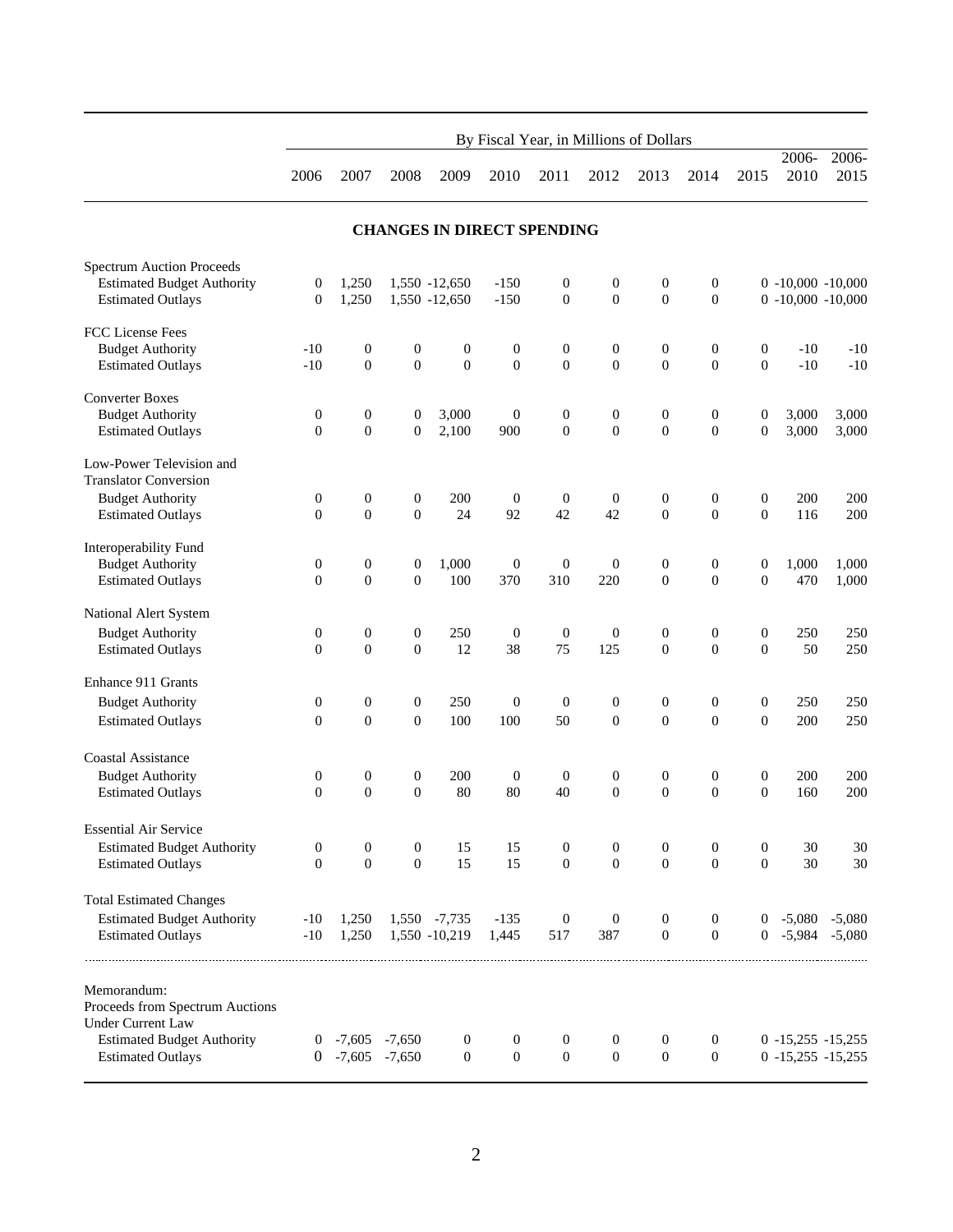#### **BASIS OF ESTIMATE**

For this estimate, CBO assumes that the legislation will be enacted by the end of December 2005.

#### **Changes in Spectrum Auction Authority**

This legislation would amend existing law regarding the FCC's authority to auction licenses to use the electromagnetic spectrum. It would provide a two-year extension of the commission's auction authority, which currently expires at the end of fiscal year 2007. It also would change the statutory requirements for the return and subsequent auction of licenses for frequencies now used for television channels 52 through 69. The legislation would require the existing licensees to terminate broadcasts on April 7, 2009; under current law, those licenses do not have to be returned until at least 85 percent of households are able to receive television signals in a digital format. It would set January 28, 2008, as the date for the auction of 60 megahertz of the returned spectrum.

#### **Spectrum Auction Proceeds Under Current Law**

The proposed changes would significantly increase the quantity and quality of spectrum to be auctioned in the next few years. CBO expects that, under current law, the FCC will auction 90 megahertz for advanced wireless services in 2006 or 2007 and that proceeds from that and other smaller auctions will yield about \$15 billion in receipts to the Treasury (recorded in the budget as offsets to outlays) in 2007 and 2008. CBO considers it unlikely that the television licenses would be auctioned under current law because the wireless industry has shown little interest in these frequencies while there is so much uncertainty about when the spectrum would be cleared for alternative uses. In fact, recent efforts to auction encumbered television licenses have yielded very little money.

#### **Additional Auction Proceeds Under the Legislation**

By imposing a firm date for both clearing channels 52-69 and auctioning the licenses for use of that spectrum, the legislation would have the effect of making available over a three-year period (2006 through 2008) a large quantity (150 megahertz) of high-quality spectrum that could be used for various wireless applications, including voice, video, data, and broadband services.

CBO estimates that the proceeds from the auction of the 60 megahertz now used by broadcasters would most likely total between \$10 billion and \$15 billion, with an expected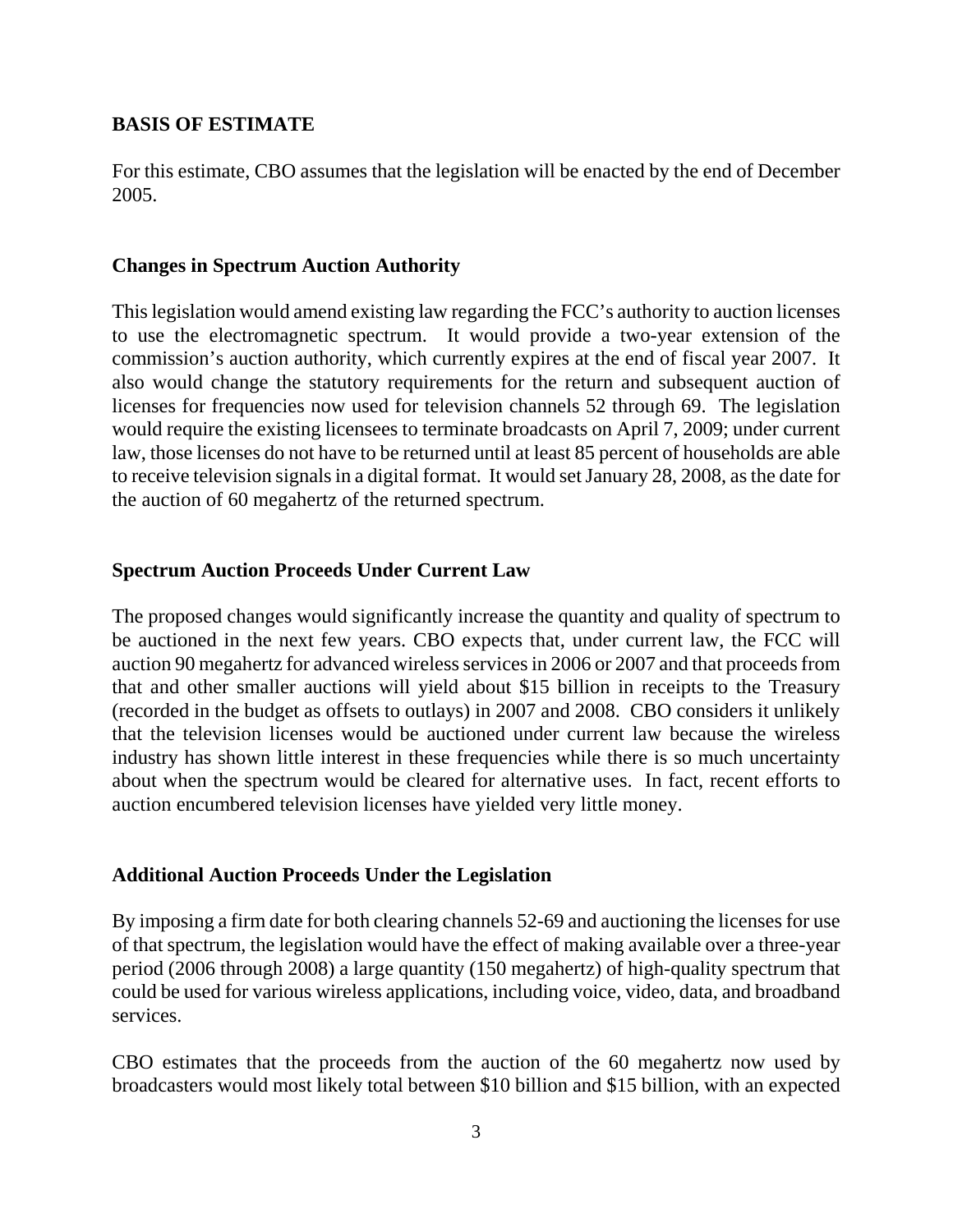value of about \$12.5 billion. But offering the wireless industry a total of 150 megahertz within a two- or three-year time period, would probably result in lower bids in the 90 megahertz auction that will take place under current law. CBO estimates that increasing the total supply of spectrum would result in a \$2.5 billion reduction in receipts from the auctions being held under current law. Hence, we estimate that enacting the legislation would increase net spectrum auction receipts by \$10 billion. (As a result, CBO expects that proceeds from all auctions over the next five years would total \$25 billion.)

Estimates of spectrum values are very uncertain, largely because they depend on market factors that differ among firms, technologies, and regions, all of which can vary over time. CBO's estimates of the potential proceeds from such auctions are based on a variety of methods and considerations, including assessments of potential cash flows for various applications, historical trends in auction bids, and information provided by numerous industry experts.

Proceeds from spectrum auctions are recorded in the budget after the licenses are granted to the winning bidder. Based on past experience as to the duration of large auctions and the licensing process, CBO estimates that the \$12.5 billion would be recorded on the budget in fiscal year 2009.

Finally, CBO expects that extending the FCC's auction authority through 2009 would increase direct spending for auction-related expenses; generate additional offsetting receipts from auctions of other spectrum licenses; and change the timing of some auctions that might occur in 2007 if the Commission anticipated that its auction authority was going to expire. CBO estimates that those changes would reduce the net proceeds from auctions by about \$300 million in 2008 but would increase offsetting receipts by \$150 million a year in 2009 and 2010.

#### **FCC License Fees**

The legislation would direct the FCC to collect \$10 million in additional license fees in 2006 and specifies that those collections should be recorded as offsetting receipts in the budget.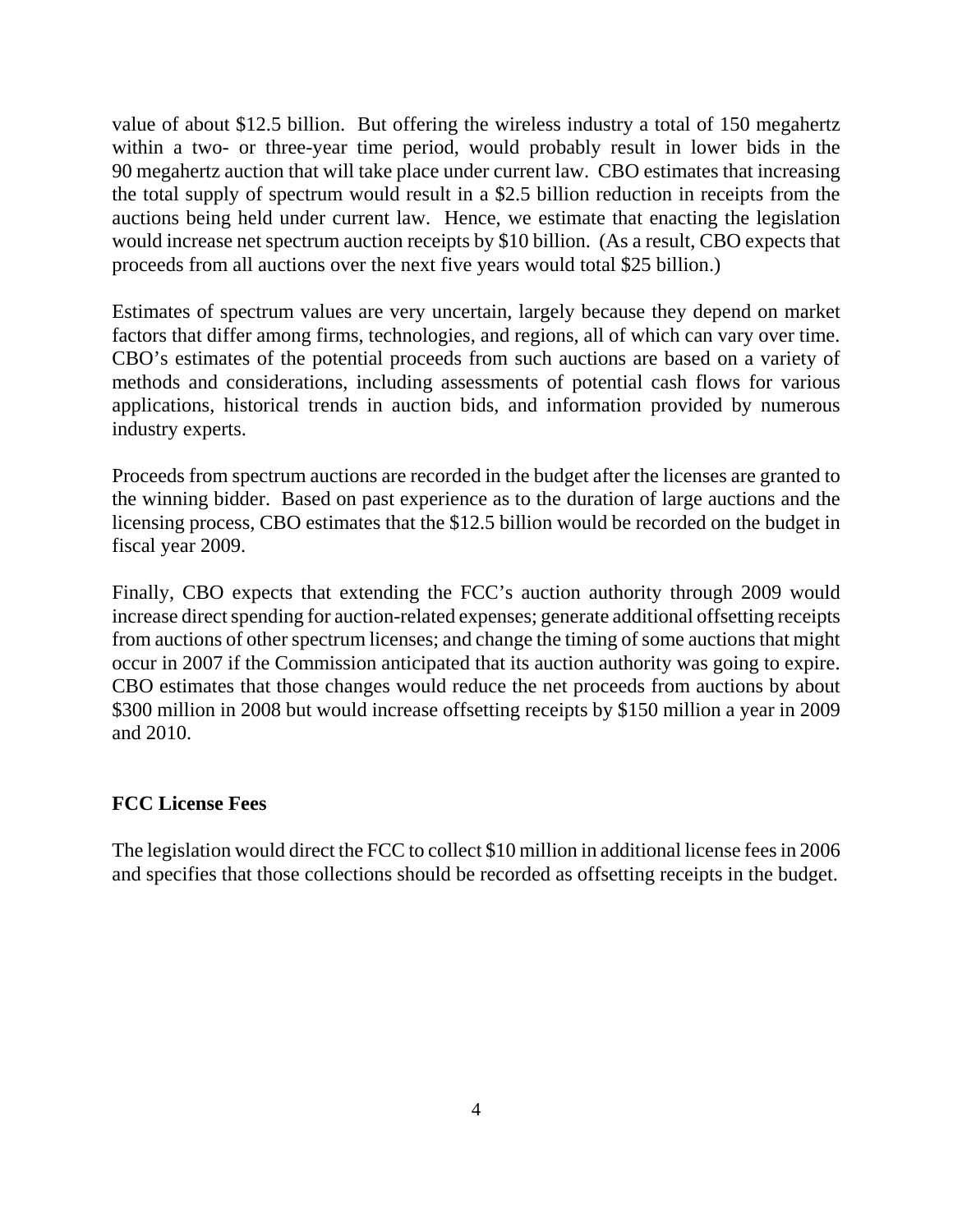#### **Spending of Auction Proceeds**

Under the legislation, proceeds from the auction of licenses for the use of the returned television spectrum would be deposited in a new Digital Transition and Public Safety Fund. From that fund, a total of \$4.9 billion would be made available for spending by the Departments of Commerce and Transportation for the following:

- Assisting consumers to obtain necessary hardware (converter boxes) for converting analog television signals to digital television signals—\$3 billion
- Converting low-power television and television translator stations to digital technology—\$200 million
- Interoperable communications for first responders—\$1 billion
- A national alert system for catastrophe warnings—\$250 million
- Implementing the ENHANCE 911 Act of 2004—\$250 million
- Grants to coastal states and Indian tribes affected by disasters—\$200 million
- Essential air service to certain communities—an estimated \$30 million.

CBO estimates that enacting the legislation would increase direct spending for these activities by \$4.0 billion over 2006-2010 period and by \$4.9 billion over the 2006-2015 period. We assume that funding from the auction proceeds would be available for spending on these activities starting in 2009. Spending for the converter box program would be concentrated in 2009 and would be completed by 2010. For the remaining spending, CBO assumes that outlays will follow historical patterns for similar activities.

Section 3006 would provide \$15 million a year in fiscal years 2006 through 2010 for financial assistance to airports and air carriers to support the cost of providing essential air service (EAS) to certain communities. This funding would be available only if appropriations for the program equaled or exceeded \$110 million in a fiscal year. Funds provided under this section would come from the Digital Transition and Public Safety Fund. Because CBO anticipates that no amounts would be deposited to that fund until 2009, we estimate that no additional funding from this source would be provided for EAS in 2007 or 2008. For the purpose of this estimate, CBO assumes that appropriations for fiscal years 2009 and 2010 would be sufficient to trigger the additional funding.

### **ESTIMATED IMPACT ON STATE, LOCAL, AND TRIBAL GOVERNMENTS**

The legislation contains an intergovernmental mandate as defined in UMRA because it would require public television stations—more than forty percent of which are owned by state and local entities—to stop broadcasting their analog signals by April 7, 2009, earlier than is likely under current law. Most publicly owned television stations have already made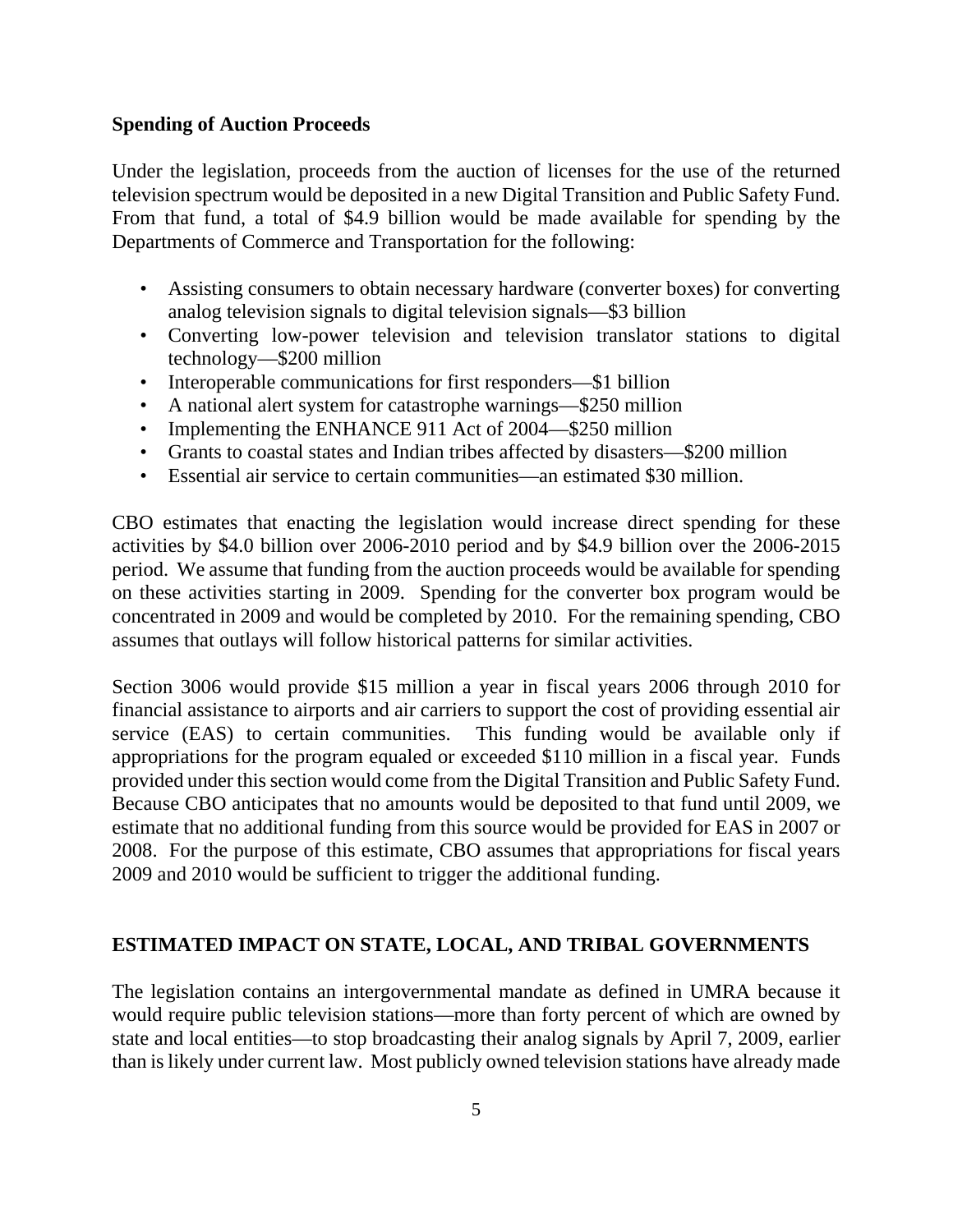the transition to digital television and would realize savings of up to \$100,000 per station in electricity costs when they turn off their analog signals. CBO estimates that the net cost, if any, to those public television stations would be small and would not exceed the threshold established in UMRA (\$62 million in 2005, adjusted annually for inflation).

Other provisions of the bill would benefit state and local governments by allocating \$1.7 billion from the Digital Transition and Public Safety Fund for programs to provide assistance to coastal states affected by hurricanes and other coastal disasters, to facilitate a national alert system and interoperable communications for first responders, and to implement the ENHANCE 911 Act of 2004.

### **ESTIMATED IMPACT ON THE PRIVATE SECTOR**

The legislation contains private-sector mandates, as defined in UMRA, on television broadcasters and licensees. The bill would impose mandates by amending the Communications Act of 1934 to:

- Terminate all television licenses for broadcasting analog signals by April 7, 2009; and
- Increase licensing fees by \$10 million in fiscal 2006.

Based on information from the industry and the FCC, CBO estimates that the aggregate direct cost to comply with those mandates would fall below the annual threshold established by UMRA for private-sector mandates (\$123 million in 2005, adjusted annually for inflation).

### **Termination of Broadcast Television Analog Licenses**

Current law requires all television broadcasters to give up their analog spectrum by December 31, 2006. TV broadcasters can receive an unlimited extension of this deadline for several reasons; most notably, an extension may be granted to broadcasters until at least 85 percent of households in their service areas are capable of receiving a digital signal. Most experts agree that the 2006 deadline for vacating the analog channels will not be met by broadcasters in most markets under the current rules. Section 3002 of the bill would impose a mandate by requiring the FCC to terminate all licenses for broadcasting in analog and requiring broadcast stations to cease analog television service by April 7, 2009, with no extensions. Because nearly all television broadcasters are already broadcasting digital signals, the direct cost of the mandate would be minimal.